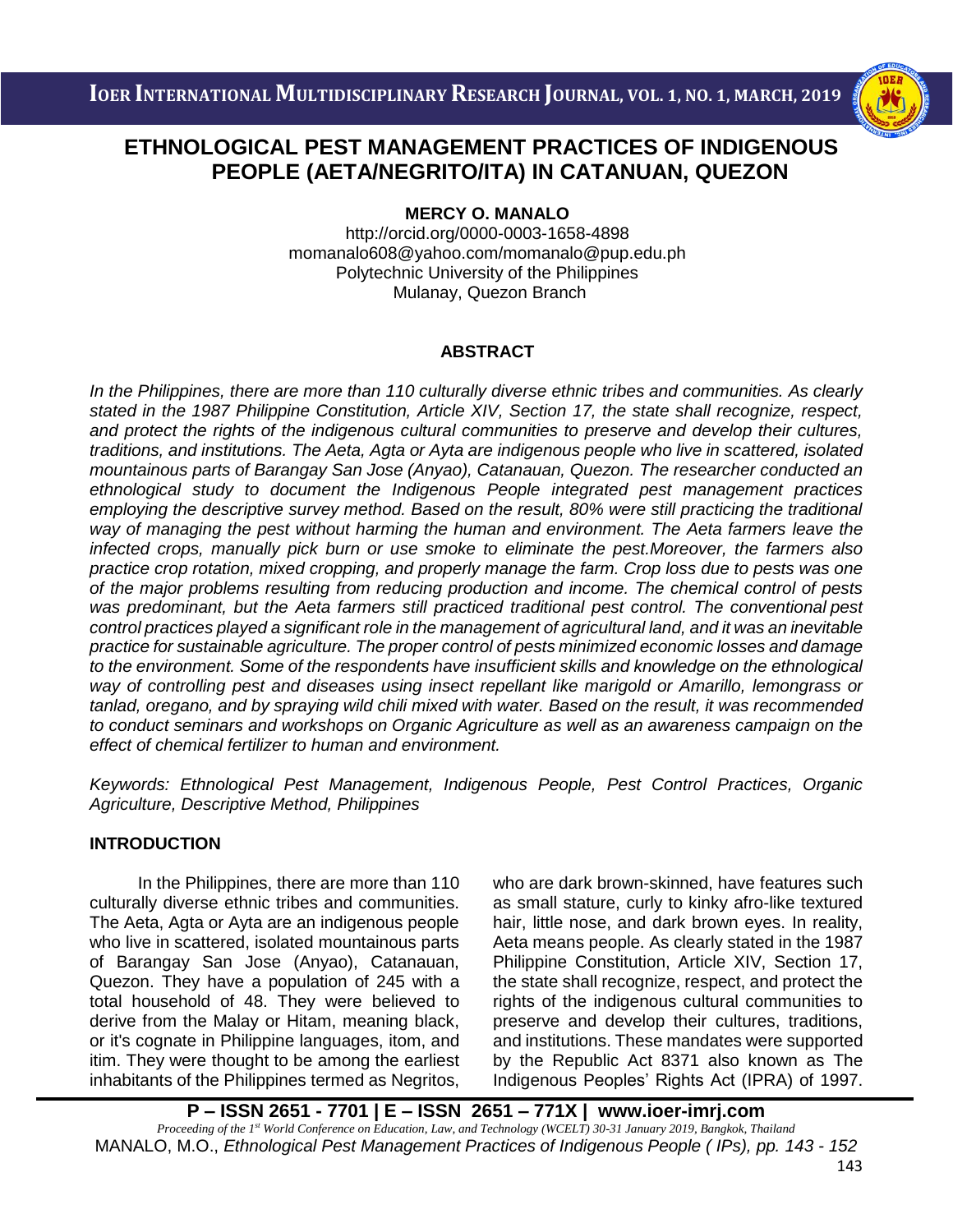i<br>I

Indigenous people are responsible for preserving, restoring, and maintaining the ecological balance in their ancestral domain. It includes the protection of the flora and fauna, watershed areas, and other reserves. The Catanauan indigenous people poor capacity in understanding pest management and other farming technologies such as organic agriculture has led them to the violation of RA 8371. The Republic Act 8371 (1997) is an act that recognizes, protect, and promote the rights of indigenous cultural communities of indigenous peoples, creating a national commission on indigenous peoples, establishing implementing mechanisms, appropriating funds, and other purposes. The Polytechnic University of the Philippines (PUP) Mulanay Branch, a member of the Regional Agriculture and Fishery Extension Network (RAFEN) CALABARZON is recognizing the opportunity and responsibility of capacitating these indigenous persons in Catanauan. Despite of insufficient extension funds, the Agricultural Training Institute Region IV-A (ATI IV-A) as the primary training and extension arm of the Department of Agriculture and the lead agency of RAFEN, PUP Mulanay is submitting this proposal to ATI IV-A for funding. It keeps RAFEN's mandate of providing excellent extension services beyond boundaries particularly to the indigenous people of Catanauan, Quezon. In partnership with the Local Government Unit (LGU) of Catanauan, Quezon and ATI IV-A led by the PUP Mulanay Branch. Because of this, the researcher conducted an ethnological study to document common crops cultivated, pests attacking the plants, and the pest control practices that the indigenous people are using. This study is different from the previous study because the research locale was the Aeta community of Catanuan, Quezon. An action plan on pest management practices both the traditional and chemical way of managing pests may be proposed and may solve the problems of the indigenous people to control tests accurately.

### **CONCEPTUAL FRAMEWORK**

This study on the Ethnological Pest Management Practices of Indigenous People in

Catanauan, Quezon is anchored on Gro Harlem Brundtland (1987) Brundtland's Report and Bronislaw Malinowski (1922) theory of functionalism. They serve as the framework of this study in the idea that the ethnological pest management practices of the indigenous people may support the biological needs, and that customs may develop to fulfill those needs. The knowledge and skills to use the safest way to control the pests may lead to sustainable development of their tribe or community. According to Brundtland, critical global environmental problems were primarily the result of the enormous poverty and the non-sustainable patterns of consumption and production. It called for a strategy that united development and the environment as described by the now-common term sustainable growth. Sustainable Development Commission (2011) stated that sustainable development is the development that meets the needs of the present without compromising the ability of future generations to meet their own needs. According to Malinowski (1922), functionalism focused on the individual and satisfying the basic seven needs of humans which include nutrition, reproduction, bodily comforts, safety, movement, health, and growth. The proposed method of fieldwork which is the retrieving of data usually by first-hand observation in the social and cultural context was studied. The interrelation of customs and that practicing field work or ethnography would lead one to examine the entirety of society was also stressed. The figure shows the conceptual framework of the Ethnological Pest Management Practices of Indigenous Peoples in Catanauan, Quezon. It presents the variables of the study comprising the input, process, and output. The first box is the input which relates to the Demographic Profile of the Aeta, Different Crops Planted, Pests Commonly Observed in the Crops, Ethnological Pest Management Practices, and Traditional Practice and Chemical Control of Pests. The second box includes the process which shows the use of Focus Group Discussion (FGD), Interview and a Survey Questionnaire as the processes used and the data gathering instrument. The third box includes the output

# **P – ISSN 2651 - 7701 | E – ISSN 2651 – 771X | [www.ioer-imrj.com](http://www.ioer-imrj.com/)**

*Proceeding of the 1st World Conference on Education, Law, and Technology (WCELT) 30-31 January 2019, Bangkok, Thailand* MANALO, M.O., *Ethnological Pest Management Practices of Indigenous People ( IPs), pp. 143 - 152*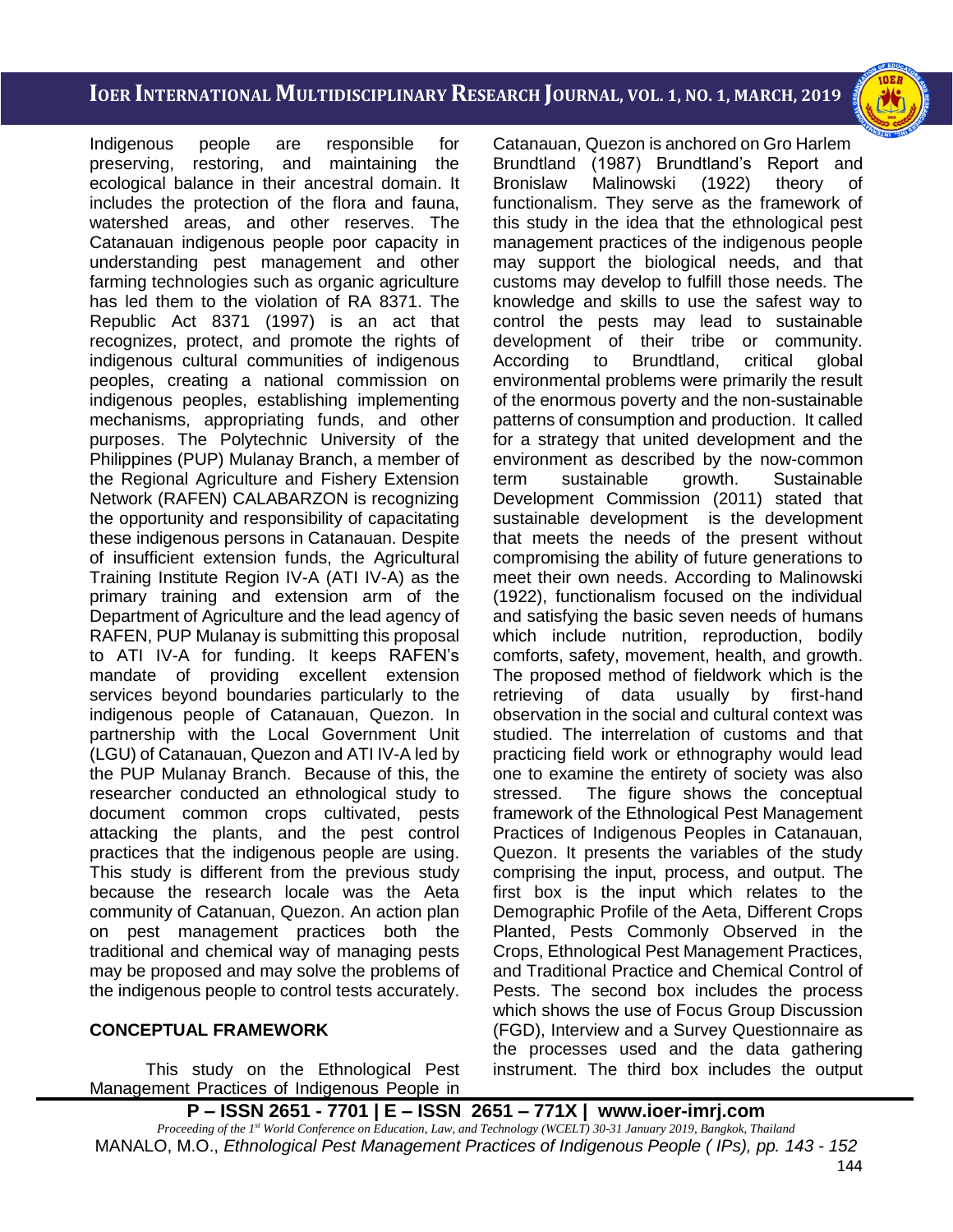i<br>I



which reveals the Proposed Action Plan on Ethnological Pest Management.



Figure 1. Research Paradigm of the Ethnological Pest Management Practices of Indigenous People

## **OBJECTIVES OF THE STUDY**

 The purpose of this study was to document the ethnological pest management practices of the indigenous people in Catanuan, Quezon. Specific aims included the following: (1) to determine the demographic profile of the respondents with refers to age, sex, civil status, educational attainment, number of children, and income; (2) to identify the different crops planted and the pest commonly observed in the crops; (3) to determine the ethnological pest management practices; (4) to compare the traditional and chemical pest control practices; and (5) to develop a proposed action plan on ethnological pest management.

### **METHODOLOGY**

It includes the methods of research that was used to carry the study such as the research design, research locale, respondents, sampling techniques, methodologies, and statistical treatment of data. The researcher employed the descriptive survey method to analyze the ethnological pest management practices used by the indigenous people in Barangay San Jose (Anyao), Catanauan, Quezon. The survey method used as the data gathering procedure were done through interview schedule. The researcher utilized the research instrument in the form of survey form which was tailored for a particular topic to describe and evaluate the ethnological pest management practices of the indigenous people. The survey form includes the demographic profile, beliefs, and attitudes of the indigenous people towards pest management practices, identify the pests that the respondents observe, and how the indigenous people controlled the pests in the crops. Letter of permission was prepared. and personal appearance was done. The letter was given to the indigenous people through the Chieftain and to the office of Barangay Captain at Barangay San Jose (Anyao), Catanauan Quezon. For the collection of relevant secondary data, different offices in this municipality were requested for the needed information. The various offices included the Office of the Municipal Agriculture for the number of Indigenous People engaged in farming, Department of Social Welfare and Development thru KALAHI staff, and Barangay Health Workers. The researcher was assisted by the Sangguniang Barangay who was in charge of the indigenous people. Two students from the Polytechnic University of the Philippines (PUP) who lived in the locality also helped to gather all the respondents in one venue at the Barangay Hall. The descriptive method of research used in the study of the ethnological pest management practices of the indigenous people. The respondents were 35 indigenous people, and convenience sampling was the technique used. In this kind of educational research, the study facilitated the use of appropriate formulas. The percentage formula, mean distribution, and standard deviation used for the precise interpretation of the data gathered.

### **P – ISSN 2651 - 7701 | E – ISSN 2651 – 771X | [www.ioer-imrj.com](http://www.ioer-imrj.com/)**

*Proceeding of the 1st World Conference on Education, Law, and Technology (WCELT) 30-31 January 2019, Bangkok, Thailand* MANALO, M.O., *Ethnological Pest Management Practices of Indigenous People ( IPs), pp. 143 - 152*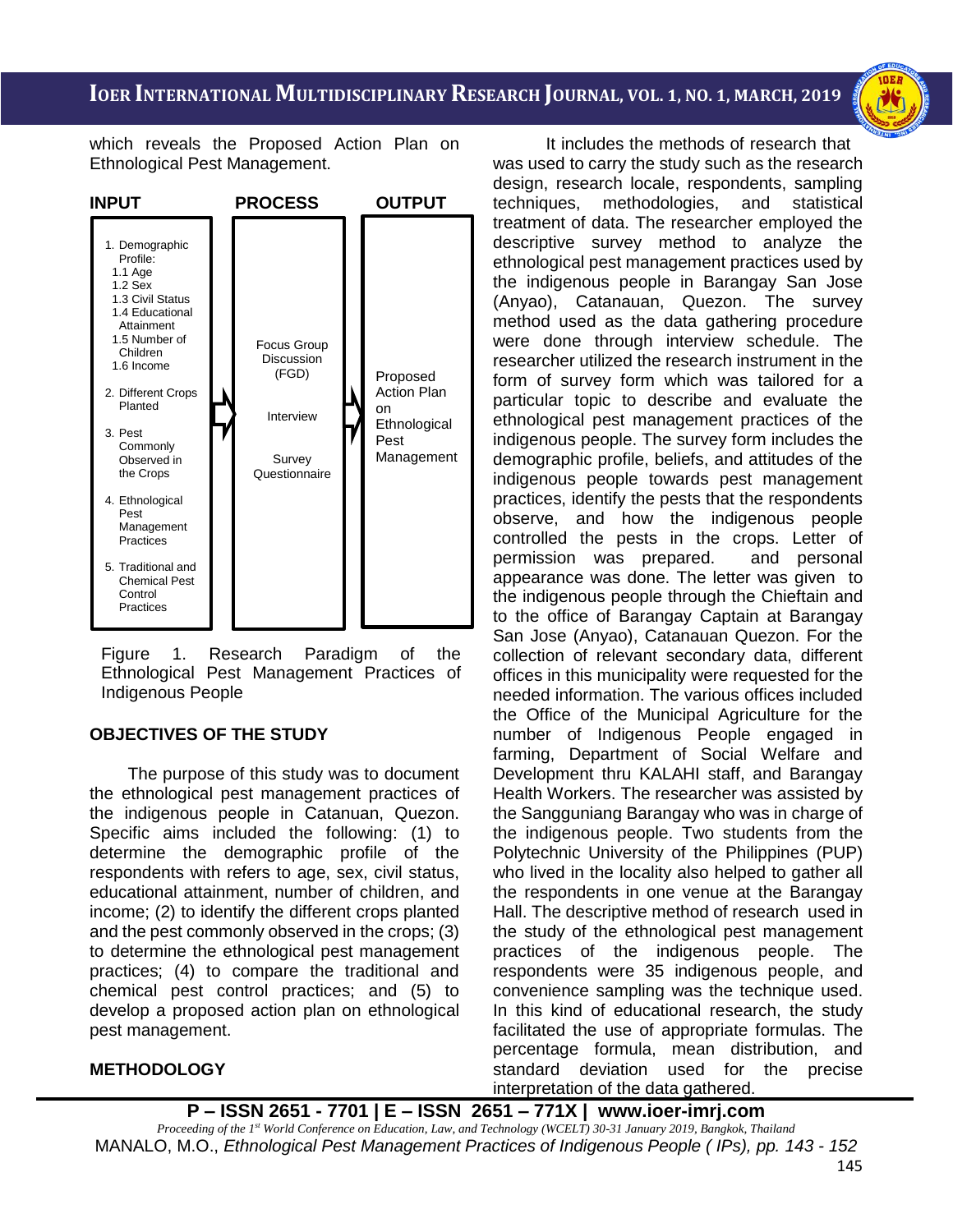i<br>I



#### **RESULTS AND DISCUSSION**

#### **1. Demographic Profile**

### **1.1 Age**

Table 1. Demographic Profile of the Respondents as to Age



The demographic profile of the respondents according to their age is mostly ranging from 31 years old and above which belongs to 80% of the total indigenous people, followed by age ranging from 26-30 years old, and age ranging from 21-25 years old which belong to the 11% and 9% of the total respondents respectively. Meanwhile, there were no respondents with age ranging from 16-20 years old. The farmer's age was from 16-65 years old.

### **1.1 Sex**

Table 2. Demographic Profile of the Respondents as to Sex



In gender, the female represented by 60% of the participants which marked the majority of the respondents and the male was 40% of the participants. There were more females than male respondents. Majority of the respondents who attended the meeting and answered during the interview were the women. The primary reason was the males, orthe husbands were busy working on the farm. According to the female respondents, they also help the males during land preparation, in planting, and in selling their farm produce.

## **1.3 Civil Status**

Table 3. Demographic Profile of the Respondents as to Civil Status



Majority of the respondents in terms of civil status was married with a percentage of 89% followed by widow 11%. There were no single and separate civil statuses among the respondents. Most of them were married to Bicolana or Bicolano. This was the main reason why 50% of them were not 100% pure Aeta. The respondents were the products of the third generation.

### **1.4 Educational Attainment**

 Most of the respondents were an elementary undergraduate as revealed by the result of 34%, followed by high school graduate as shown in the outcome of 26%. The elementary

**P – ISSN 2651 - 7701 | E – ISSN 2651 – 771X | [www.ioer-imrj.com](http://www.ioer-imrj.com/)** *Proceeding of the 1st World Conference on Education, Law, and Technology (WCELT) 30-31 January 2019, Bangkok, Thailand* MANALO, M.O., *Ethnological Pest Management Practices of Indigenous People ( IPs), pp. 143 - 152*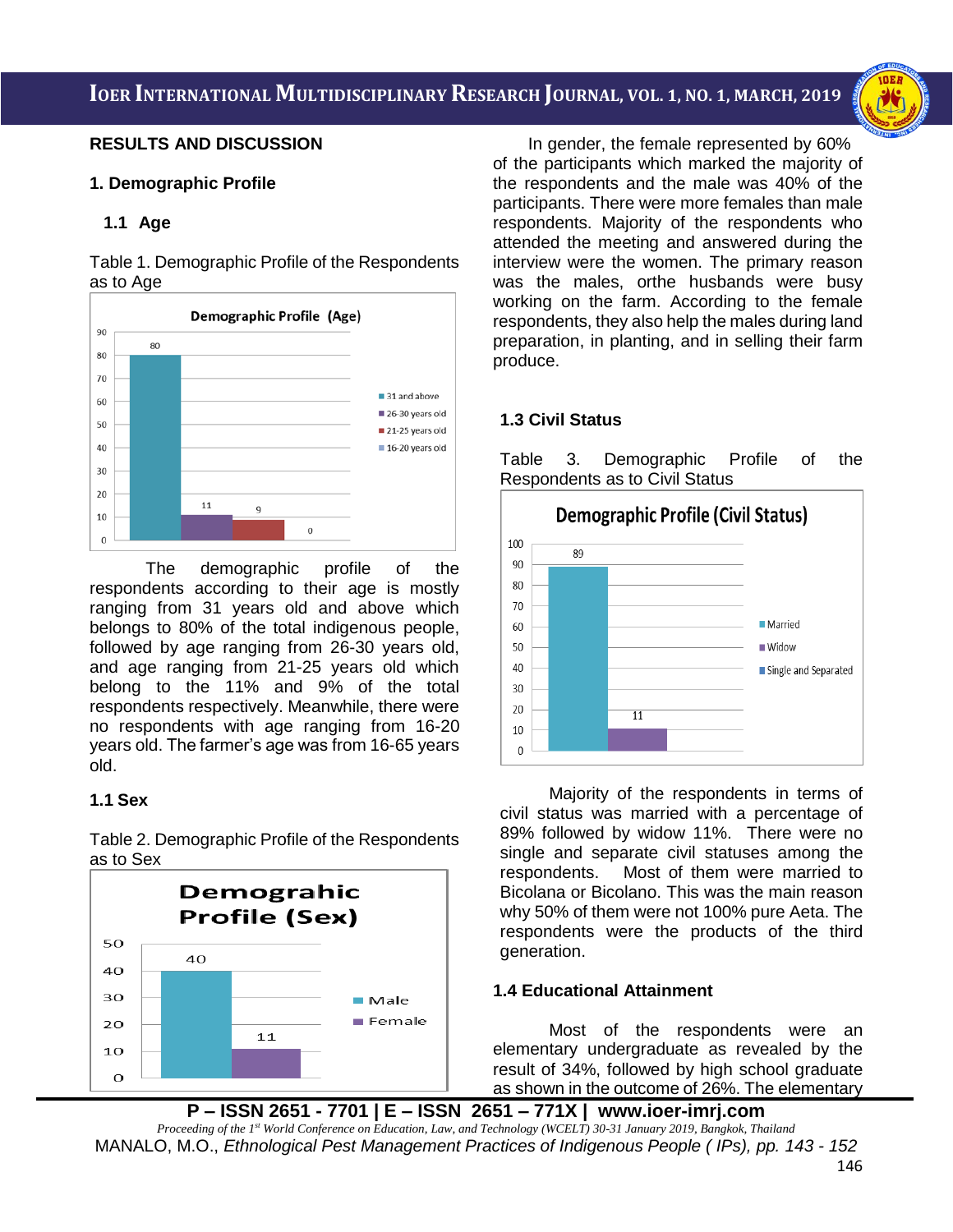i<br>I



graduate and the high school undergraduate showed the lowest percentage of educational attainment as revealed in the 20% result in the graph.

Table 4. Demographic Profile of the Respondents as to Educational Attainment



There was no college graduate and college undergraduate from the respondents. Most of the respondents were unable to identify the type of worms which attacked the crops.

### **1.5 Number of Children**

Table 5. Demographic Profile of the Respondents as to Number of Children



The graph showed that most of the respondents have 4 and above children with a percentage of 63% followed by the respondents with 1 to 3 numbers of child 31%, and the remaining 6% belonged to the respondent with no child at all. The result revealed that indigenous people have a small number of family. It was observed that the families were suffering from poverty due to limited access to resources and they only owned a small piece of land. It also observed that the indigenous people have insufficient knowledge to become productive, lack livelihood for women, and they experienced limited support from the local government like agricultural inputs such as seeds, organic fertilizers, and others.

## **1.6 Income**

Table 6. Demographic Profile of the Respondents as to Income



The graph represented the distribution of the respondents according to their monthly income. It showed that most of the respondents earned 3,000 to 5,000 pesos per month with a percentage of 71% followed by the respondents with a monthly income of 5,001 to 7,000 pesos per month with a percentage of 20%. The remaining 9% belonged to the respondents with a monthly income of 7,001 and above pesos per month. The reason why 71% of them earned 3,000-5,000 because some of them were landless, practiced mono-cropping, their income came from weeding, hauling of copra, and vegetable.

### **2. Different Crops Planted and the Pests Commonly Observed in the Crops**

## **2.1 Different Crops Planted**

**P – ISSN 2651 - 7701 | E – ISSN 2651 – 771X | [www.ioer-imrj.com](http://www.ioer-imrj.com/)** *Proceeding of the 1st World Conference on Education, Law, and Technology (WCELT) 30-31 January 2019, Bangkok, Thailand* MANALO, M.O., *Ethnological Pest Management Practices of Indigenous People ( IPs), pp. 143 - 152*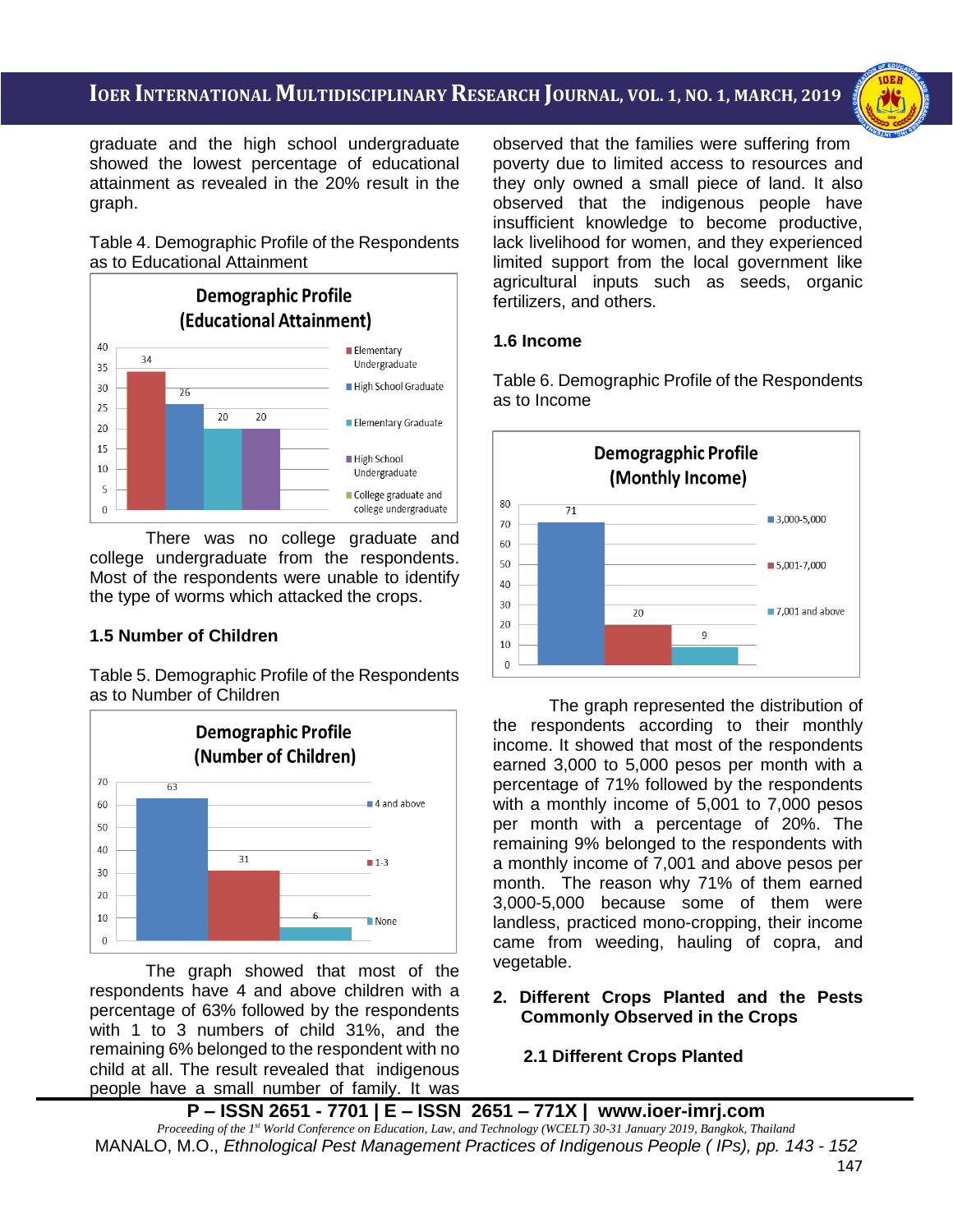i<br>I

The graph showed that majority of the respondents planted vegetables like ampalaya, mungbean, pole sitao, eggplant, and papaya with 28%, followed by root crops with 24%, banana with 15%, followed by coconut and rice with 13%, and corn revealed the lowest number planted in the farm with 7%. Some of the respondents planted vegetable, rice, corn, and root crops for food consumption but in excess to their needs, other crops was sold for their other needs.

### Table 7. Different Crops Planted



This confirms the result of the study of Nives and et.al. (2012) which revealed that the Aetas of Zambales, Philippines were known for their particular method of farming and they grow sweet potatoes, bananas, and vegetables.

### **2.2 Pests Commonly Observed in the Crops**

Table 8. Pests Commonly Observed in the Crops



The result showed that most of the respondents agreed that armyworm, cutworm, and earthworm were the common pests observed in the vegetable crops with 41% followed by kulisap or coco-lisap or fruit fly with 36%, Atangya or black bug with 9%, rat and rice bug with 4%, corn borer revealed the least pest which attacked the vegetable crops of the respondents with 3% production and losses. The result showed that most of the respondents agreed that armyworm, cutworm, and earthworm were the common pests observed in the vegetable crops with 41% followed by kulisap or coco-lisap or fruit fly with 36%, Atangya or black bug with 9%, rat and rice bug with 4%, corn borer revealed the least pest which attacked the vegetable crops of the respondents with 3% production and losses. Most of the farmer's problem was the pest like armyworm for rice, earthworm for corn. Due to the farmers' insufficient knowledge to eliminate the pest and diseases, it results from decreasing in crop production and losses. This supports the idea in the article about Entomology at the University of Kentucky (2015) about the pests on field crops. The article had the list of pests attacking the field crops such as aphids, armyworms, beetle, fly, cutworms, kudzu bug, maggots, and many other insects. According to Stuart and et.al. (2010), the pests were one of the three most commonly listed constraints in rice and coconut production.

### **3. Ethnological Pest Management Practices**

This showed that the most of the ethnological pest management practice used by the respondents with 50% was IGBA. It adopted the traditional beliefs, ritual or way like passing the seeds through the mouth of snake, burying and leaving the infected crop. The Aeta farmers believed that nature knows best. It was followed by burning with 37%, spraying chemicals, picking or removal, and smudging or use of smoke with 30%, and Crop Rotation with 7%. Intercropping represented the lowest pest management used by the respondents with 5% result.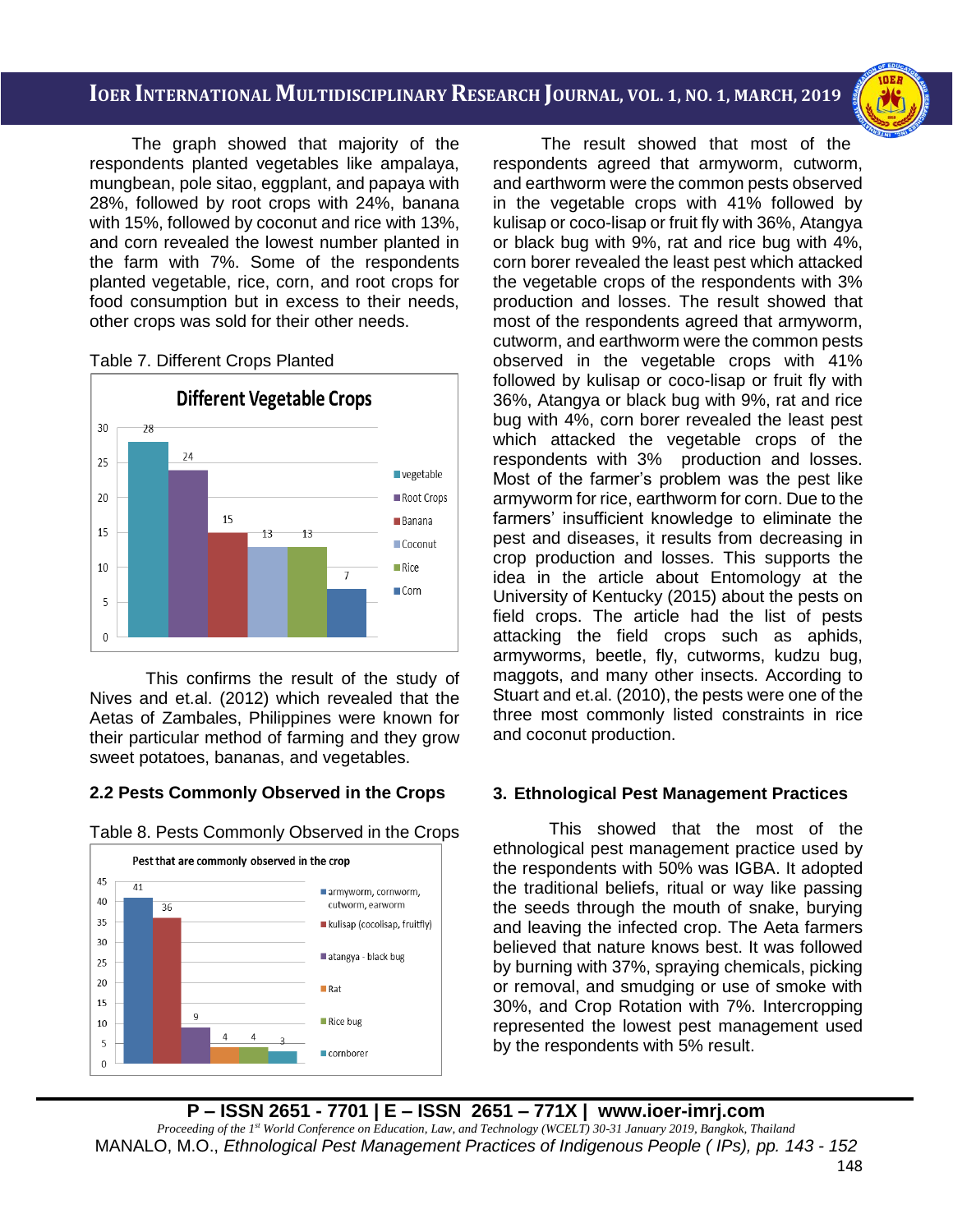i<br>I



Table 9. Ethnological Pest Management **Practices** 



 The agri-supply introduced the spraying of chemicals in the locality. Relatives and friends used synthetic or chemical to eliminate pests. According to them, the easiest way was to spray the synthetic or chemical pesticide directly to the pest without knowing that this was harmful to human and to other beneficial pests or insects. Indigenous pest practices conducted such as burning killed the insect pests within the weeds present in the crops. Weeding removed weeds where the insect pest may serve as alternate hosts. Adult insect pests or caterpillars were handpicked and crushed or burned. Cleaning of dikes were maintained weed-free to keep rodents away. Lastly, removing infected plant parts or the entire plant helped eliminate the pests. An infected portion or the entire plant was removed and burned or buried in the soil. This supports the study of Chikaire (2011) who discussed that local knowledge is vital for preserving bio-diversity which is considered a very successful mitigation strategy instead of using chemicals.

## **3.1 Testimony from the Aeta farmers on how they manage the pest**

**3.A.1 For Rice, Corn, Peanut and Vegetable Seeds**

According to the Aeta farmers, Mr. Eduardo Gamit and Hostito Pensa, "All the seeds of the following crops such as rice, corn, peanut, and vegetable. These seeds were passed through the mouth of a dried snake as the farmer whisper prayers to protect the crops and not to be eaten by any kind of pests like rat, ants, birds, black bug, armyworm, cutworm, earworm, aphids, mites, and others". This supports the idea Valencia (2014) on traditions, rituals, practices, and festive events, as part of the intangible heritage often take place at a special time and place. It reminds a community on aspects of its worldview and history. In some cases, access to rituals may be restricted to certain members of the community. The understanding of organic farmers' knowledge as indigenous knowledge is like a local knowledge that is closely tied the farmers' sustainable ways of life. Such knowledge is vital to individual health, community resilience, national food security, and overall sustainability

### **3.A.2 For Root Crops:**

 According to the Aeta farmers, Mr. Eduardo, and Hostito, "To eliminate the pest, a silent or peaceful place was required prior and during the time of planting of sweet potato, cassava, and other root crops". Since they lack the skills and knowledge in preparing organic pesticides and insecticides, concoctions which were available in the farm like Amarillo or marigold, lemon, grass, garlic, ginger, and chili, they just practiced crop rotation, intercropping, mixed cropping or multiple cropping, hand picking, burning, smudging, burying, and leaving the infected parts of the crop.

### **4. Traditional and Chemical Pest Control Practices**

 Based on the result of the surveys made, 80% of indigenous people (Aeta) were still practicing the traditional way of managing the pest without harming humans and the environment. An example of this practice is by leaving the infected crops and picking the pest, burning or smoking. The cultural practices like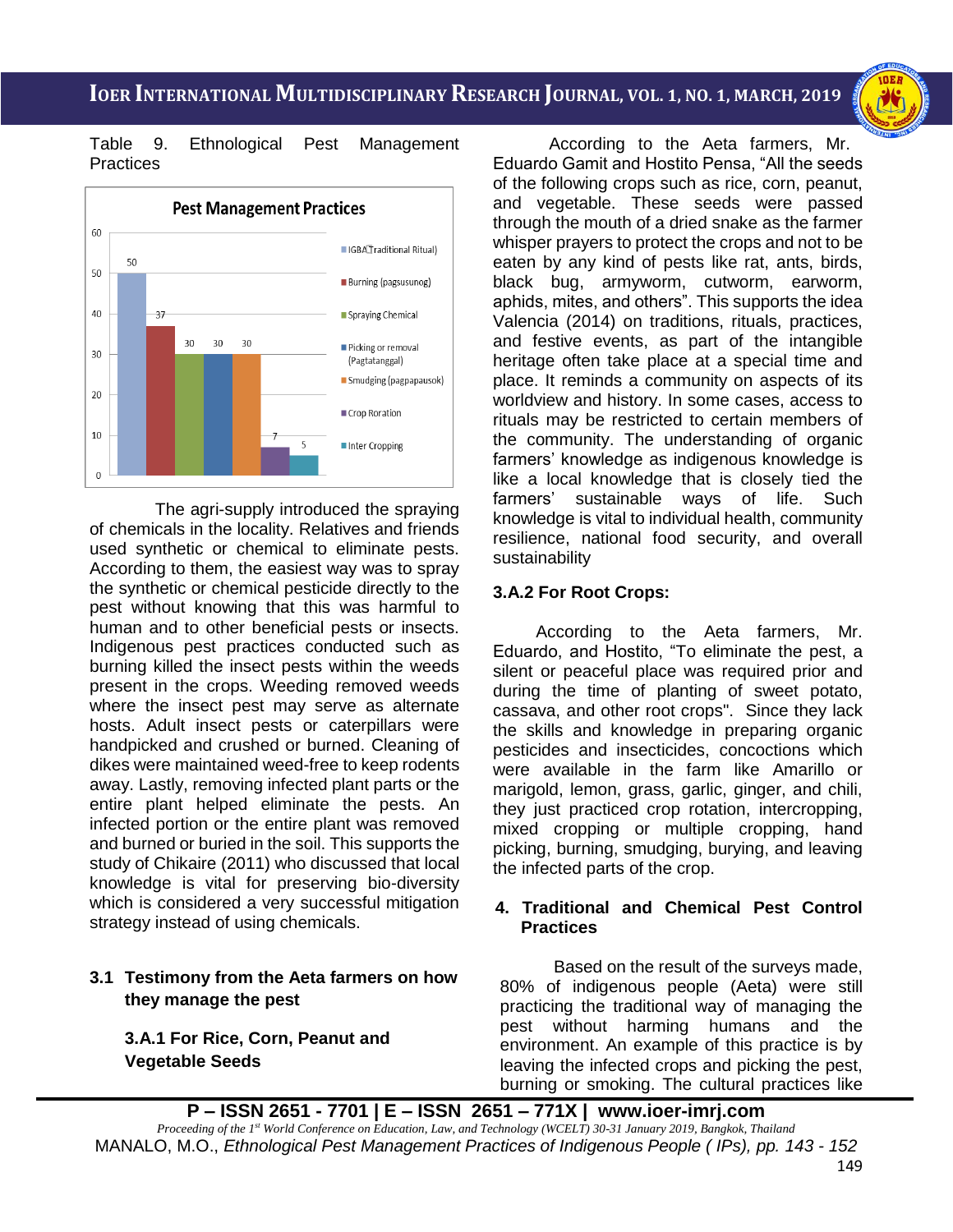i<br>I



crop rotation, mixed cropping, and management of the surroundings were also used. Crop loss due to pests was a serious problem which resulted in production reduction. The chemical control of pests was predominant, but traditional pest control practices were continued especially in Indigenous People (Aeta) in Barangay San Jose (Anyao), Catanauan, Quezon. The conventional pest control practices played an essential role in the management of agricultural land, and it was inevitable practice for sustainable agriculture. The proper control of pests minimizes economic losses and damage to the environment. Pest management practice in traditional agriculture is a built-in process in the overall crop production system rather than a well-defined activity. Demand for crops due to increasing population lead to necessitated agricultural expansion with the concomitant decline in the global biodiversity. Indigenous farmers and communities hold traditional knowledge, expertise, skills, and practices related to environmental management and food security as well as to agricultural production and diversity. This supports the study of Widanapathirana and Dassanayake (2013) about insect pest management practices are also known as Kem method. The use of plantbased materials and cultural practices in the form of religion-based rituals were successfully performed. The ancient Sri Lankan rice farmers had identified a set of indigenous plants to develop this successful system of plant protection even without a distinct knowledge of the chemical constituents of the plants they were using. This is an environment-friendly method which can solve the problem on pests.

#### **5. Proposed Action Plan on Ethnological Pest Management Practices**

Based on the gathered infromation, the researcher proposed an action plan on ethnological pest management practices. This may include training, seminar, and workshops on organic agriculture and integrated pest management (IPM). It is also recommended that the Aeta farmers establish or create a nursery of indigenous plants to improve the knowledge and

skills of the Aetas or the IPs regarding farming and pest control techniques. This would also encourage the residents of the tribe to be stewards of nature and to preserve their culture, traditions, and practices.

## **CONCLUSIONS**

Based on the gathered information, the following conclusions were drawn:

- 1. The respondents were ranging from 31 years old and above, there were more female than male. Most of them were married with 4 or more children. Most were elementary graduate with a monthly income ranging from 3, 000 to 5, 000 pesos.
- 2. The Aeta farmers were planting vegetables such as ampalaya, mungbean, pole sitao, eggplant, and papaya.
- 3. The pests such as armyworm, cutworm, and earthworm attacked the crops.
- 4. Among the ethnological pest management practices used by the respondents, IGBA or the traditional way got the highest percentage.
- 5. The Aeta farmers or the indigenous people were still practicing the traditional way of controlling pests.

## **RECOMMENDATIONS**

In light of the findings and conclusions from this study, the researcher recommended the following:

- 1. Aeta farmers should continue practicing and sharing these rituals with their family to preserve their culture and authenticity.
- 2. The traditional way of controlling pest could be strengthened to promote environmental conservation and sustainable development in the tribe or community.
- 3. Conduction of training, seminar, and workshops on Organic Agriculture and Integrated Pest Management (IPM).

**P – ISSN 2651 - 7701 | E – ISSN 2651 – 771X | [www.ioer-imrj.com](http://www.ioer-imrj.com/)** *Proceeding of the 1st World Conference on Education, Law, and Technology (WCELT) 30-31 January 2019, Bangkok, Thailand* MANALO, M.O., *Ethnological Pest Management Practices of Indigenous People ( IPs), pp. 143 - 152*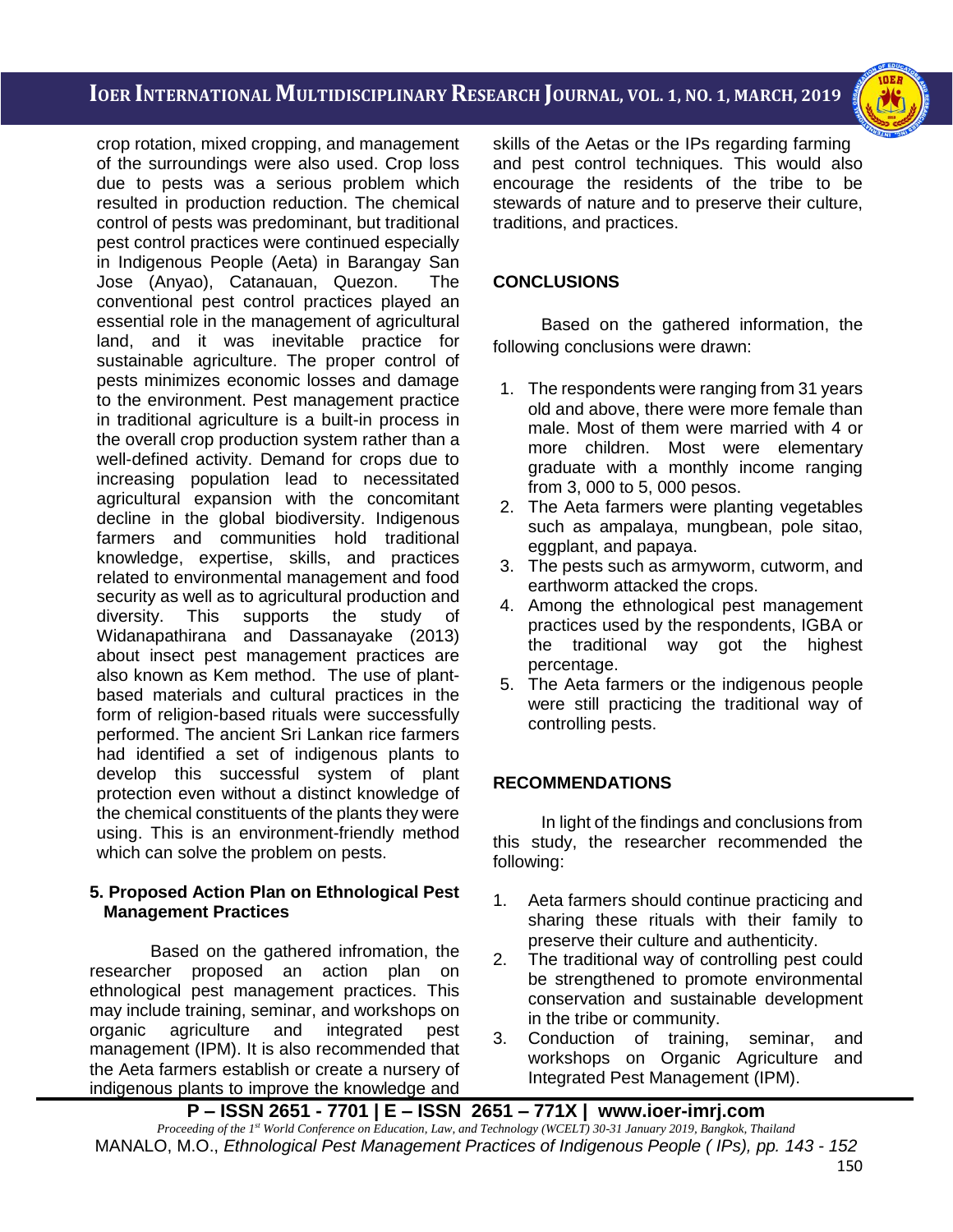i<br>I



- 4. Establishment of Nursery for Indigenous Medicinal plants which can be used as an insect repellant, insecticides, pesticides, and trap crop can be used to eliminate pests.
- 5. Ethnological practices of Aeta's and other Indigenous People in Quezon Province or in CALABARZON practicing the traditional way of controlling pest may be documented for future research or for further study.

## **REFERENCES**

- Brundtland, G. H. (1987). Our Common Future—Call for Action. *Environmental Conservation*, *14*(04), 291. doi:10.1017/s0376892900016805
- Chikaire, J . and Nnadi, F.N. (2011).  *Indigenous knowledge for climate change mitigation and adaptation in agricultural in sub-Saharan Africa*. Report and opinion 3(5): 32-40.
- *Entomology at the University of Kentucky. Pests on Field Crops.* Retrieved December 18, 2015, from [https://entomology.ca.uky.edu/fieldcrop.](https://entomology.ca.uky.edu/fieldcrop)
- Malinowski, B. (1922). Ethnology and the Study of Society. *Economica*, (6), 208. doi:10.2307/2548314.
- Nives, et. al. (2012). The non-formal education and migration of the aeta, an indigenous tribe in the Philippines. *Anthropological Notebook*, 18(3), 25-40.
- Philippine Constitution. (1987). *Article XIV, Section 17. Education, Science and Technology, Arts and Culture, and Sports*. Rex Bookstore. Manila.
- Republic Act No. 8371. (1997) The *Indigenous Peoples' Rights Act of 1997 (IPRA).* Retrieved December 28, 2015 from [https://www.officialgazette.gov.ph.](https://www.officialgazette.gov.ph/)
- Stuart & et. al. (2010). *Knowledge, attitudes and practices of farmers on rodent pests and their management in the lowlands of the Sierra Madre Biodiversity Corridor, Philippines.* Elsevier Ltd., 2010. doi:10.1016/j.cropro.2010.10.002.
- Sustainable Development Commission. (2011). What is sustainable development? Retrieved December 29, 2015 from [http://www.sd](http://www.sd-commission.org.uk/pages/what-is-%20sustainable-development.html)[commission.org.uk/pages/what-is](http://www.sd-commission.org.uk/pages/what-is-%20sustainable-development.html)[sustainable-development.html.](http://www.sd-commission.org.uk/pages/what-is-%20sustainable-development.html)
- Valencia, A.L. (2014). *IGBA as a Traditional Ritual.* Manuel S. Enverga University Foundation (MSEUF), Lucena City.
- Widanapathirana & Dassanayake. (2013). The Use of Plant Parts In Pest Control Activities In Traditional Sri Lankan Agricultural Systems. *International Journal of Research and Technology. Research Vol.2, Issue 6*. June 2013.

## **ACKNOWLEDGEMENT**

 The researcher would like to express her deepest gratitude to the wonderful people and agencies like Mr. Eduardo Gamit and Mr. Hostito Pensa, the Aeta farmers of the community; Montano De Luna, Sr., the Chieftain of the Aeta Community; Mr. Elmerito Lizardo, the Barangay Captain; Barangay Health Workers (BHW); Mr. Arthur Lozano, the Sangguniang Barangay who is in-charge of the Aeta community in Barangay San Jose, Catanauan Quezon; the employees of the Office of the Municipal Agriculture; the Department of Social Welfare and Development-KALAHI (Kapit Bisig Laban sa Kahirapan) staff; Ms. Jescel Villacorte and Ms. Jackilyn Arevalo, the students of the Polytechnic University of the Philippines (PUP); Dr. Evelyn O. Singson and Dr. Lilibeth P. Novicio of Cavite State University (CvSU); and the faculty and staff of Polytechnic University of the Philippines (PUP) who or which helped her throughout the duration and completion of this research study.